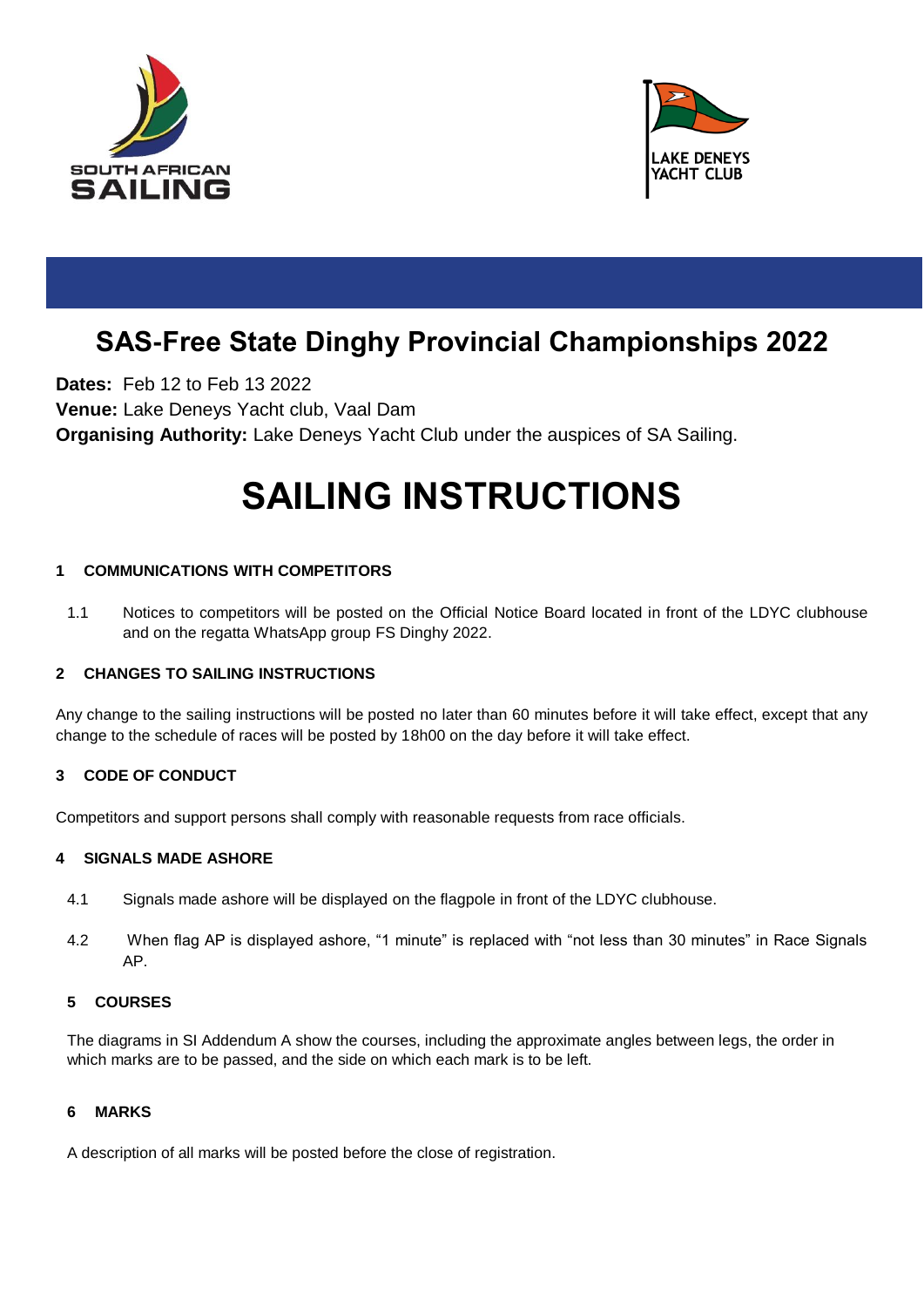



#### **7 THE START**

- 7.1 The starting line will be between a staff displaying an orange flag on the signal vessel at the starboard end and the course side of the port-end starting mark.
- 7.2 To alert boats that a race or sequence of races will begin soon, the orange starting line flag will be displayed with one sound at least five minutes before a warning signal is made.
- 7.3 A boat that does not start within 4 minutes after her starting signal will be scored Did Not Start without a hearing. This changes RRS A5.1 and A5.2.

#### **8 CHANGE OF THE NEXT LEG OF THE COURSE**

To change the next leg of the course, the race committee will move the original mark or the finishing line to a new position.

#### **9 THE FINISH**

The finishing line will be between a staff displaying a blue flag on the race committee vessel at the starboard end and the course side of the port-end finishing mark.

#### **10 TIME LIMITS**

Boats failing to finish within 10 minutes after the first boat sails the course and finishes, and not subsequently retiring, being penalised or given redress, will be scored Time Limit Expired (TLE) without a hearing. A boat scored TLE shall be scored points for the finishing place one more than the points scored by the last boat that finished within this time limit. This changes RRS 35, A5.1, A5.2 and A10.

#### **11 HEARING REQUESTS**

- 11.1 For each class, the protest time limit is 45 minutes after the last boat in that class finishes the last race of the day or the race committee signals no more racing today, whichever is the later. The time will be posted on the official notice board.
- 11.2 However, if racing is postponed under Race Signal AP over H, then for each class, the protest time limit for races completed so far that day is 45 minutes after the last boat in that class finishes the last race completed, or the race committee signalled AP over H, whichever was the later.
- 11.3 Hearing request forms are available from the race office.
- 11.4 Notices will be posted no later than 30 minutes after the protest time limit to inform competitors of hearings in which they are parties or named as witnesses. Hearings will be held in the protest room, as advised on the notice, beginning at the time posted.
- 11.5 Hearing request forms are available from the race office and shall be returned to that office.
- 11.6 Notices will be posted no later than 30 minutes after the protest time limit to inform competitors of hearings in which they are parties or named as witnesses as well as the hearing venue.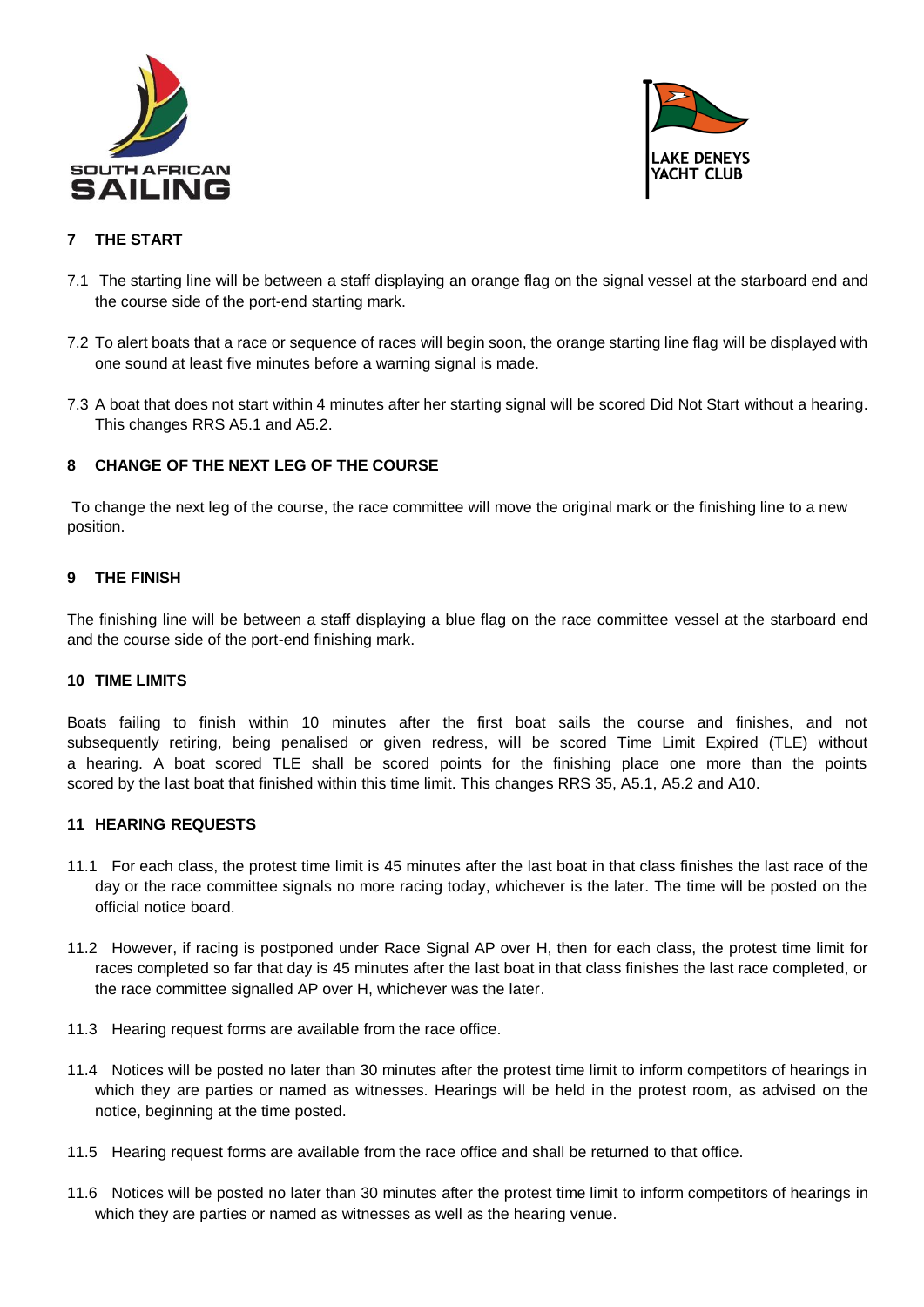



#### **12 SCORING**

- 12.1 4 races are required for the event to qualify as a Provincial championship.
- 12.2 (a) When fewer than 4 races have been completed, a boat's series score will be the total of her race scores. (b) When 4 or more races have been completed, a boat's series score will be the total of her race scores excluding her two worst scores.

#### **13 SAFETY REGULATIONS**

All competitors shall wear a personal flotation device, capable of supporting a 5kg steel weight, at all times while afloat, except briefly while changing or adjusting clothing or personal equipment.

#### **14 EQUIPMENT AND MEASUREMENT CHECKS**

14.1 A boat or equipment may be inspected at any time for compliance with the class rules, notice of race or sailing instructions.

#### **15 TRASH DISPOSAL**

Trash may be placed aboard official vessels.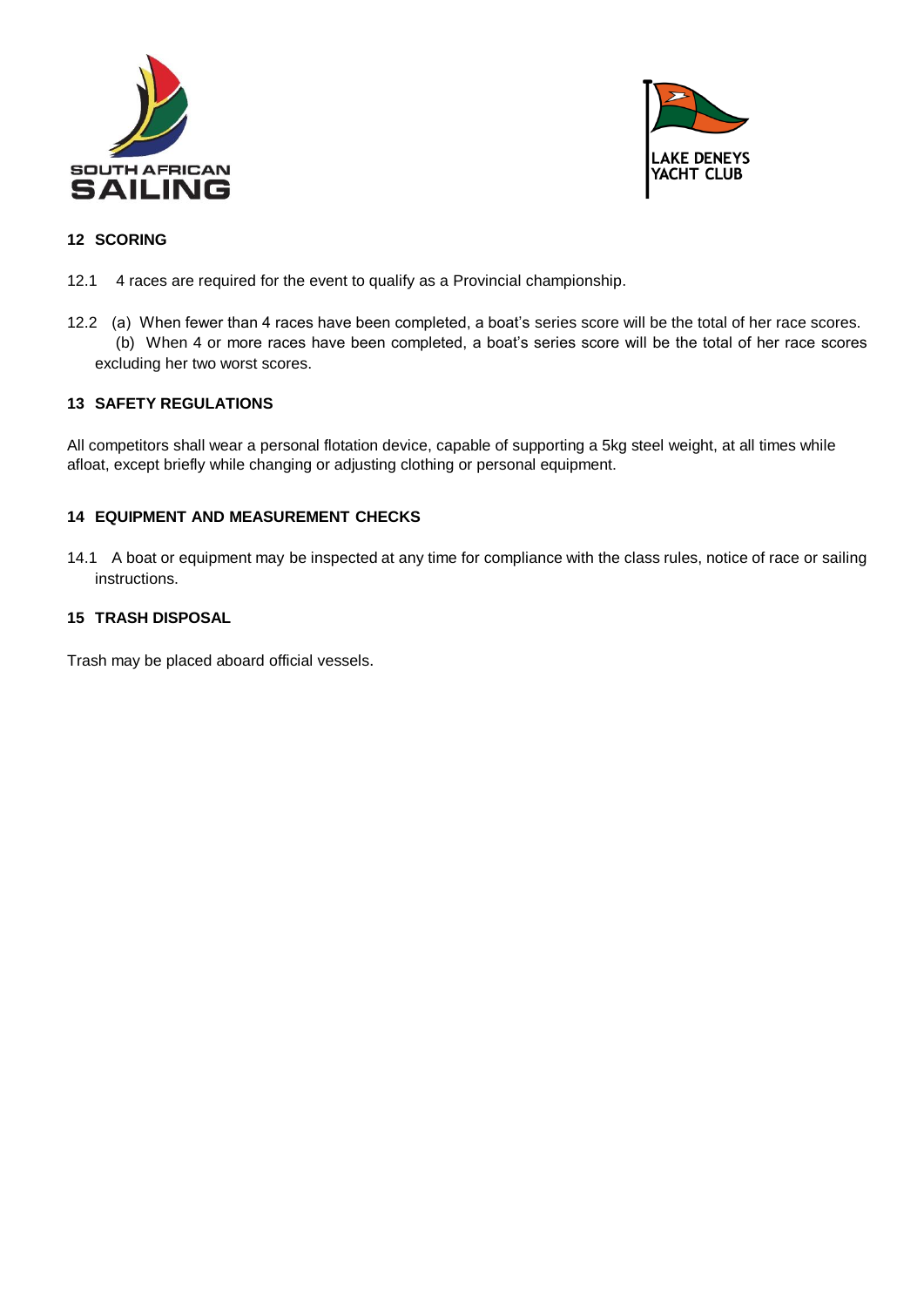



### **ADDENDUM A: ILLUSTRATIVE COURSES**

**TRAPEZOID COURSE: INNER LOOP – I1, I2 or I3**

**I1: Start – 1 – 2 – G3 - Finish**

**I2: Start – 1 – G1/G2 – 1 – 2 – G3 – Finish**

**I3: Start – 1 – G1/G2 – 1 – G1/G2 – 1 – 2 – G3 - Finish**

**For example: Course I2**